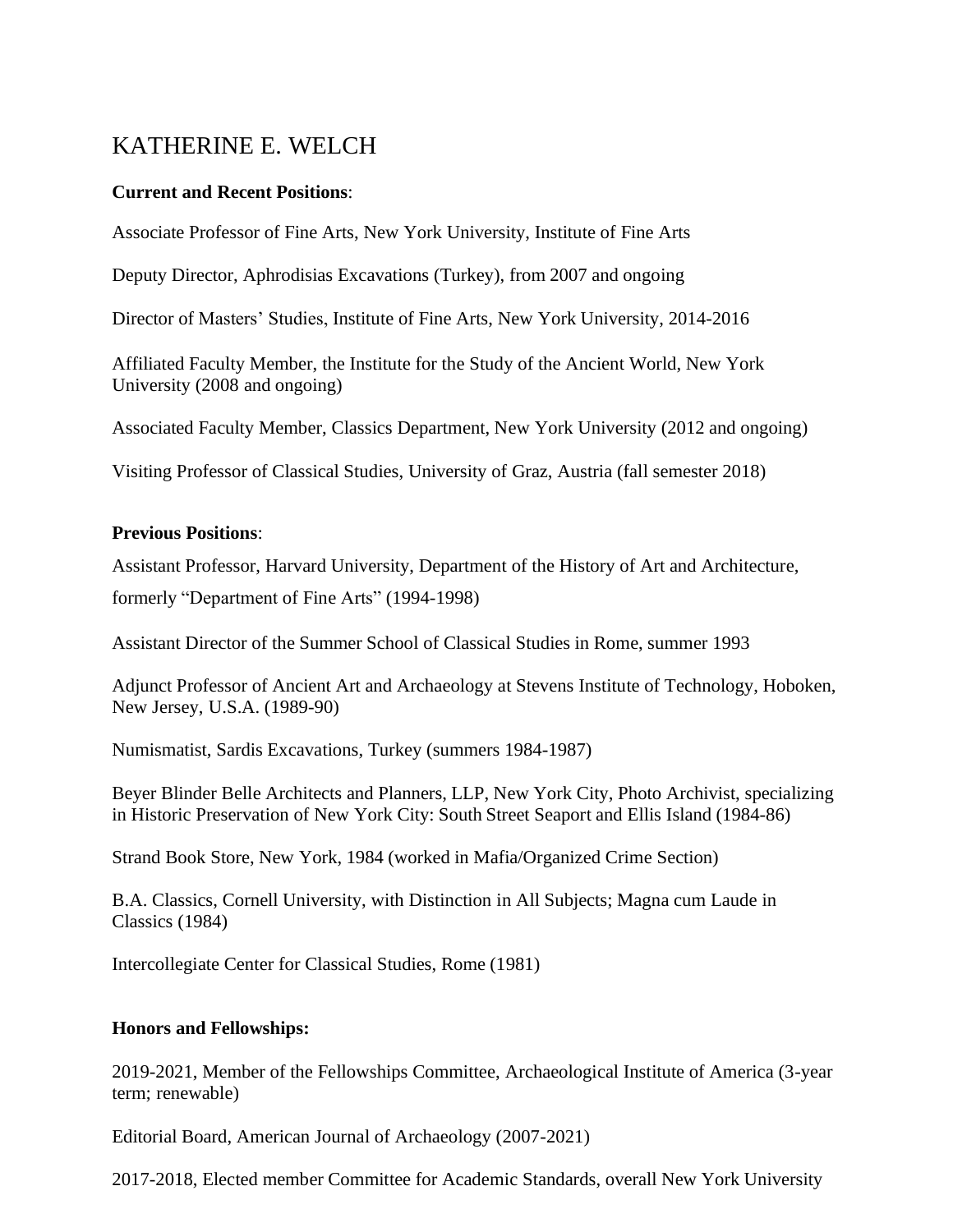Nominator for Rome Prize, American Academy in Rome 2019-2021

- 2018 nominated for American Academy in Rome Juror in the School of Ancient Studies
- 2012-2013: Associated Member, Austrian Archaeological Institute, Vienna
- Juror, American Academy, Rome Prize, 2008-2009

Editorial Board, American Journal of Archaeology, 2008 and ongoing

1984 Foundation Research Grant, 2007

Nominator, Rome Prize, American Academy in Rome, 2007-2008

Millard Meiss Award (publication grant) 2002

Review Panel for Kress Art History graduate Fellowships 2001: College Art Association

Graham Foundation for Advanced Studies in the Fine Arts, Publication Grant 1999 to 2006

Deputy Director for Sculpture Research, Aphrodisias Excavations (Turkey) 1996-1998

Paulette Goddard Junior Faculty Fellowship, New York University, 1997

Dean's Fellowship, Harvard University 1996

Research Fellow, Marion and Jasper Whiting Foundation 1996: Research Fellow,

Fellow American Philosophical Society 1995

Fellow, American Research Institute in Turkey 1993

Kenan T. Erim Award (Archaeological Institute of America) 1993

Rome Prize Fellow (American Academy in Rome, Classical Studies) 1991-92; 1993-1994

Columbia Society of the Humanities Fellowship (declined) 1992-93

Oscar Broneer Fellow (American School of Classical Studies at Athens) 1992-93

### **Other Activities**

Consultant for the Federal Bureau of Investigation on Stolen Antiquities from Turkey, 2021

### **Archaeological Field Experience**:

1991-present: Aphrodisias, Turkey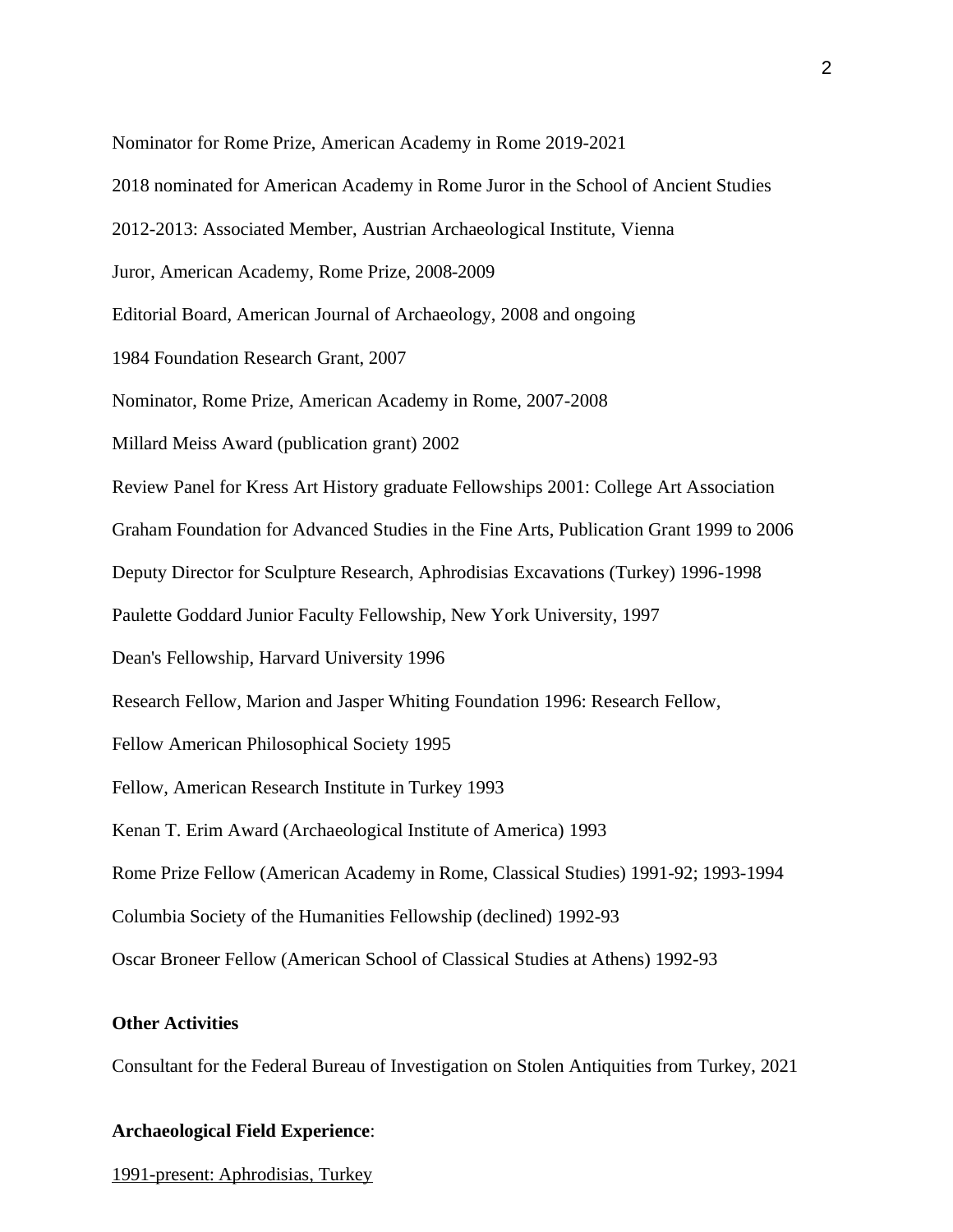Ancient Roman mills and related industrial facilities, Janiculum Hill, Rome, 1991

Samothrace, Greece 1988-2000

Corinth, Greece, 1988-89

Sardis, Turkey 1983-1987

San Giovanni di Ruoti, Basilicata (Roman villa site, 1st-5th c. A.D.) 1983

Alambra, Cyprus (Middle Bronze Age site) 1982

19th century farmstead, Cayuga County, New York State, U.S.A.

### **Publications:**

### **Books:**

*The Roman Amphitheater from its Origins to the Colosseum,* Cambridge University Press (2007), paperback edition 2009

### **Books in Preparation:**

*The Stadium at Aphrodisias* (Aphrodisias Excavations Monograph Series), with A. Chaniotis, P. De Staebler, and A. Leung,

*War and the 'Nature' of Roman Art* (to be submitted to Cambridge University Press)

# **Edited Volumes**:

*Visual Histories of the Classical World*, eds. Catherine M. Draycott, Rubina Raja, Katherine E. Welch, and William T. Wooton, Brepols (2018) with introduction and chapter by K. E. Welch

*Aphrodisias Papers V*, eds. R.R.R. Smith, J. Lenaghan, A. Sokolicek, and K. E. Welch, *Journal of Roman* Archaeology Supplementary Series, 2016

*Representations of War in Ancient Rome*, eds. S. Dillon & K. E. Welch, Cambridge University Press (2006) with introduction (1-26) and chapter by K. E. Welch (91-161), Paperback edition 2009

# **Articles and Chapters:**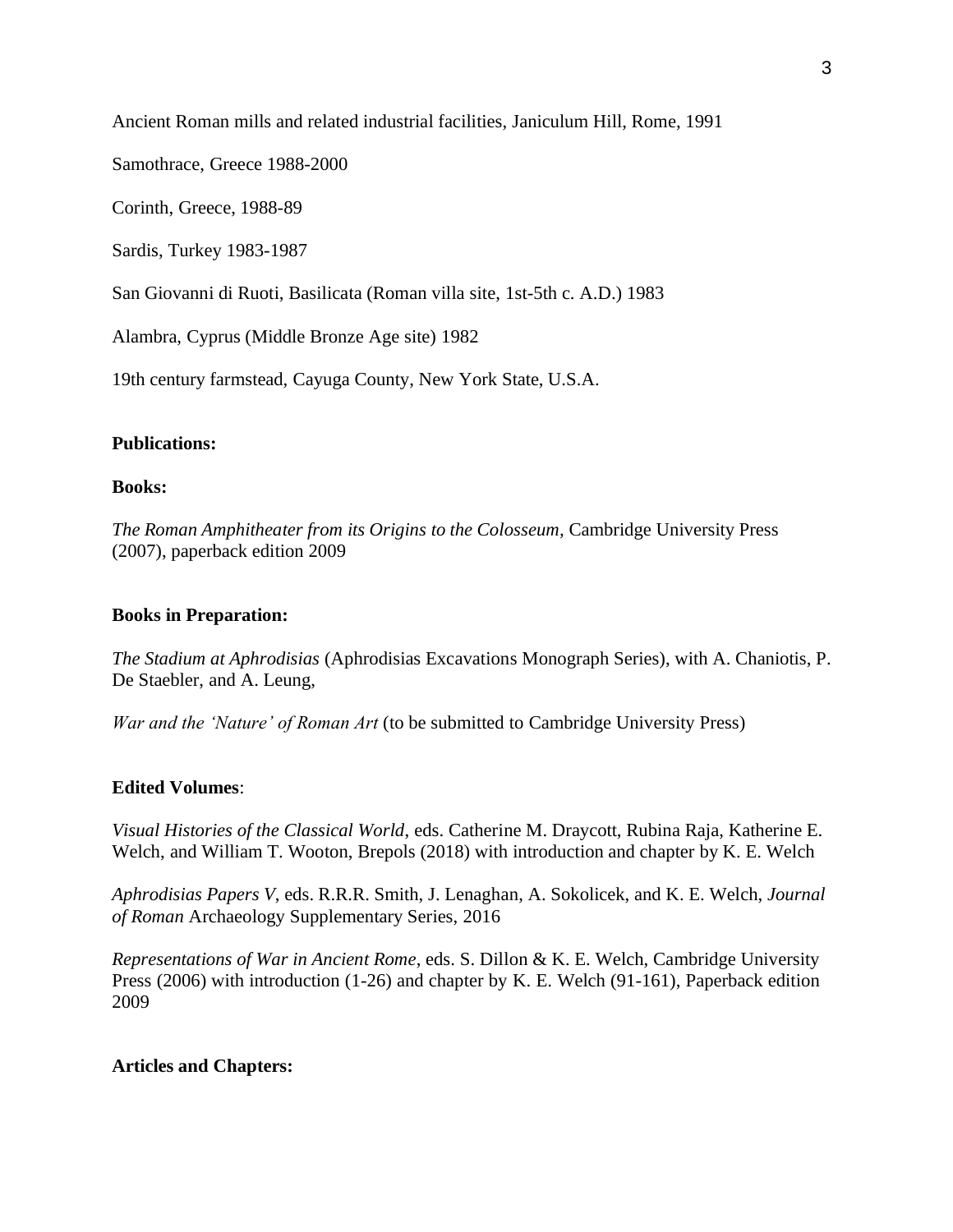"The Past and the Future of World Heritage: Anastylosis at Aphrodisias" (with T. Kaefer) *ANAMED* (Koç University Research Center for Anatolian Civilizations), publication date 2022.

"Neropolis" *Visual Histories of the Classical World*, Catherine M. Draycott, Rubina Raja, Katherine E. Welch, and William T. Wooton eds., Brepols (2018) 209-222.

"The Achilles and Penthesilea Statue Group from the Tetrastyle Court of the Hadrianic Baths at Aphrodisias" (with Maryl Gensheimer) published in *Istanbuler Mitteilungen* 63 (2013) 325-377.

"The Roman Arena in Late Republican Italy: A Re-Evaluation" in Sport in the Greek and Roman Worlds, ed. T. Scanlon (Oxford University Press) published 2015 vol. 2, Ch. 8

"Some Architectural Prototypes for the (6th-7th c. AD) Auditoria of Kom el-Dikka and Three earlier Comparanda from Aphrodisias in Caria" T. Derda and T. Markiewicz, eds. Alexandria: Auditoria of Kom El-Dikka and Late Antique Education, Journal of Juristic Papyrology Supplement 8 (2007) 115-133

"Pompeian Men and Women in Portrait Sculpture," *The World of Pompeii*, P. Foss & J. Dobbins, eds. Routledge (2007; paperback 2008), ch. 36

Long chapter: "Subura" *Lexicon Topographicum Urbis Romae* Vol. IV (ed. E. M. Steinby, Quasar (1999) 379-383

Short entry: "Summum Choragium" *Lexicon Topographicum Urbis Romae* Vol. IV, ed. E. M. Steinby (1999) 386-87

Short entry: "Turris Mamilia" *Lexicon Topographicum Urbis Romae* Vol. V, ed. E. M. Steinby (2000) 93

"Art of the Roman Republican Period" *The Blackwell Companion to the Roman Republic*, eds. N. Rosenstein and R. Marstein-Marx, Blackwell (2006) 496-542 (paperback 2010)

"*Domi Militiaeque*: Roman Domestic Aesthetics in the Republican Period: *Representations of War in Ancient Rome,* S. Dillon & K. Welch, eds. Cambridge University Press (2006; paperback 2008) 91-161

"Esther B. Van Deman" *Breaking Ground: Pioneering Women Archaeologists*, G. M. Cohen & M. S. Joukowsky, eds. University of Michigan Press (2004) 68-108; paperback

"Roman Sculpture" chapter in the *Oxford Illustrated History of Western Art*, ed. M. Kemp, *Oxford University Press* (2000) 38-51

"L'origine del teatro romano antico: l'adattamento della tipologia greca al contesto romano" Annali di Architettura. *Annali di Architettura. Rivista del Centro Internazionale di Studi di Architettura Andrea Palladio University Press* (2000) 38-41

"Roman Sculpture" In Oxford Illustrated History of Art, edited by M. Kemp, 38-41. Oxford: Oxford University Press, 2000.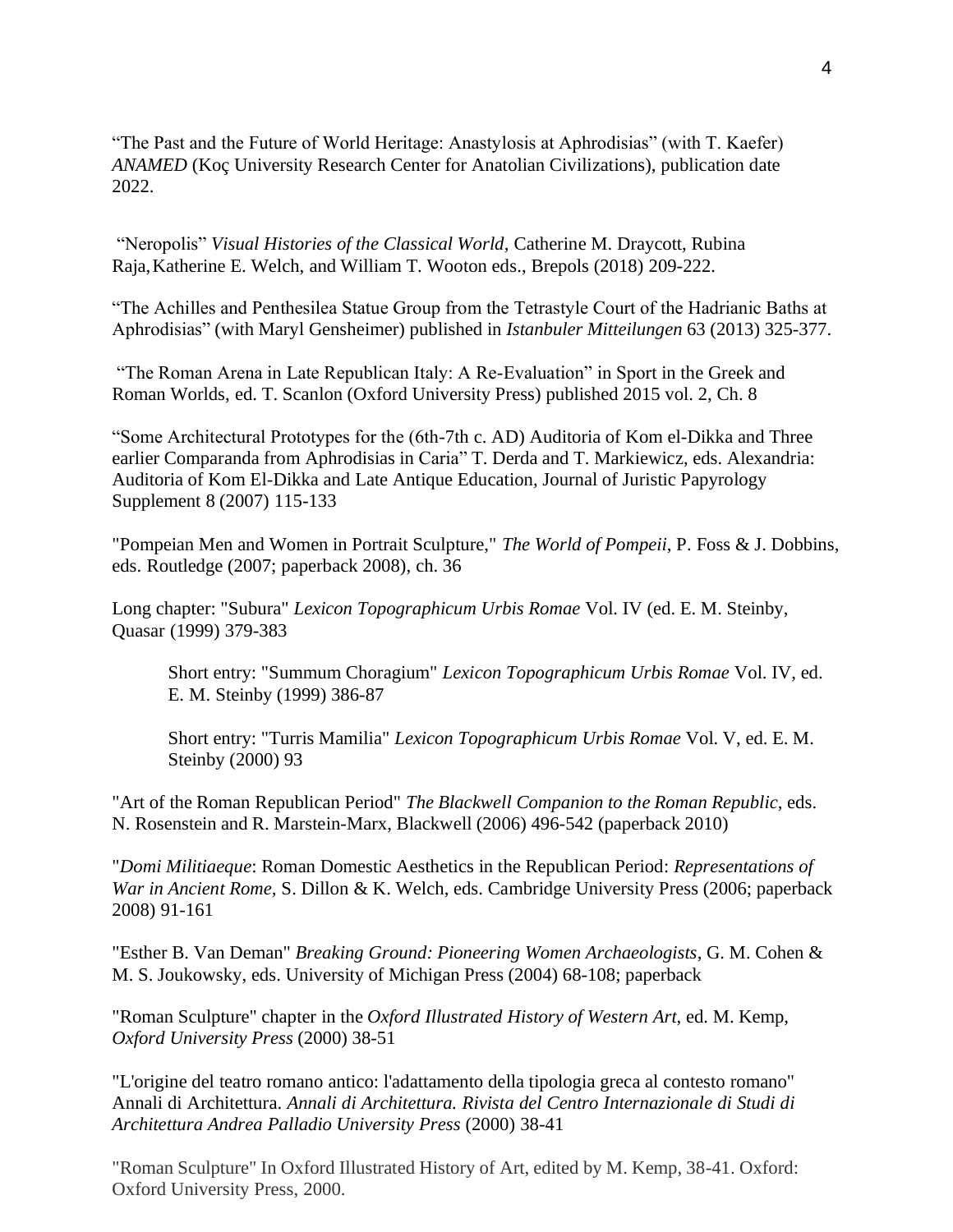"Negotiating Roman Spectacle Architecture in the Greek World" *Studies in the History of Art. Washington DC Symposium Papers: The Art of Ancient Spectacle* (1999) 125-146

"Subura." In *Lexicon Topographicum Urbis Romae* Vol. IV, edited by E. M. Steinby, 379-383. Rome: Quasar, 1999.

"The Stadium at Aphrodisias in Caria." *American Journal of Archaeology* 102 (1998): 547-569.

# **Chapters in Progress:**

"Spectacle Buildings" in M. Flohr and A. Zuiderhoek eds. *Blackwell Companion to the Ancient Greco-Roman World*, published by Wiley

"The Colosseum" in *Oxford Bibliographies in Classics*

# **Television Appearances**:

Nova /L'Arte: "The Colosseum: Roman Death Trap," on site in Rome, 2015 The History Channel, filmed 2021

# **Catalogue Entry:**

"A Bronze Gilded Statuette of a Crouching Lion (Roman; 5th – 4th centuries) from the Robert Lehmann Collection in the Metropolitan Museum of Art," Catalogue of the Robert Lehmann Collection (Volume: Sculpture and Decorative Arts) published 2012

# **Selected Review Articles**:

*I Claudia: Women in Ancient Rome*, eds. D.E. E. Kleiner and Susan Matheson; reviewed by Katherine Welch, The Classical Journal Vol. 95, No. 4 (Apr. - May 2000) 415-419

"Recent Work on Amphitheatre Architecture and Arena Spectacles" *Journal of Roman Archaeology* 14 (2001) 492-498 "Pompeian Portrait Sculpture" review of R. Bonifacio, *Ritratti Romani da Pompei* (Rome, 1997) Gnomon 73 (2001) 537-548

"Roman Amphitheaters Revived" *Journal of Roman Archaeology* 4 (1991) 271-282

# **Articles Completed but not Published** (for external reasons**):**

"A Roman Shield Boss in the Shelby White and Leon Levy Collection" (with M. Muratov) – for *Collecting in Context: Papers in Memory of Leon Levy*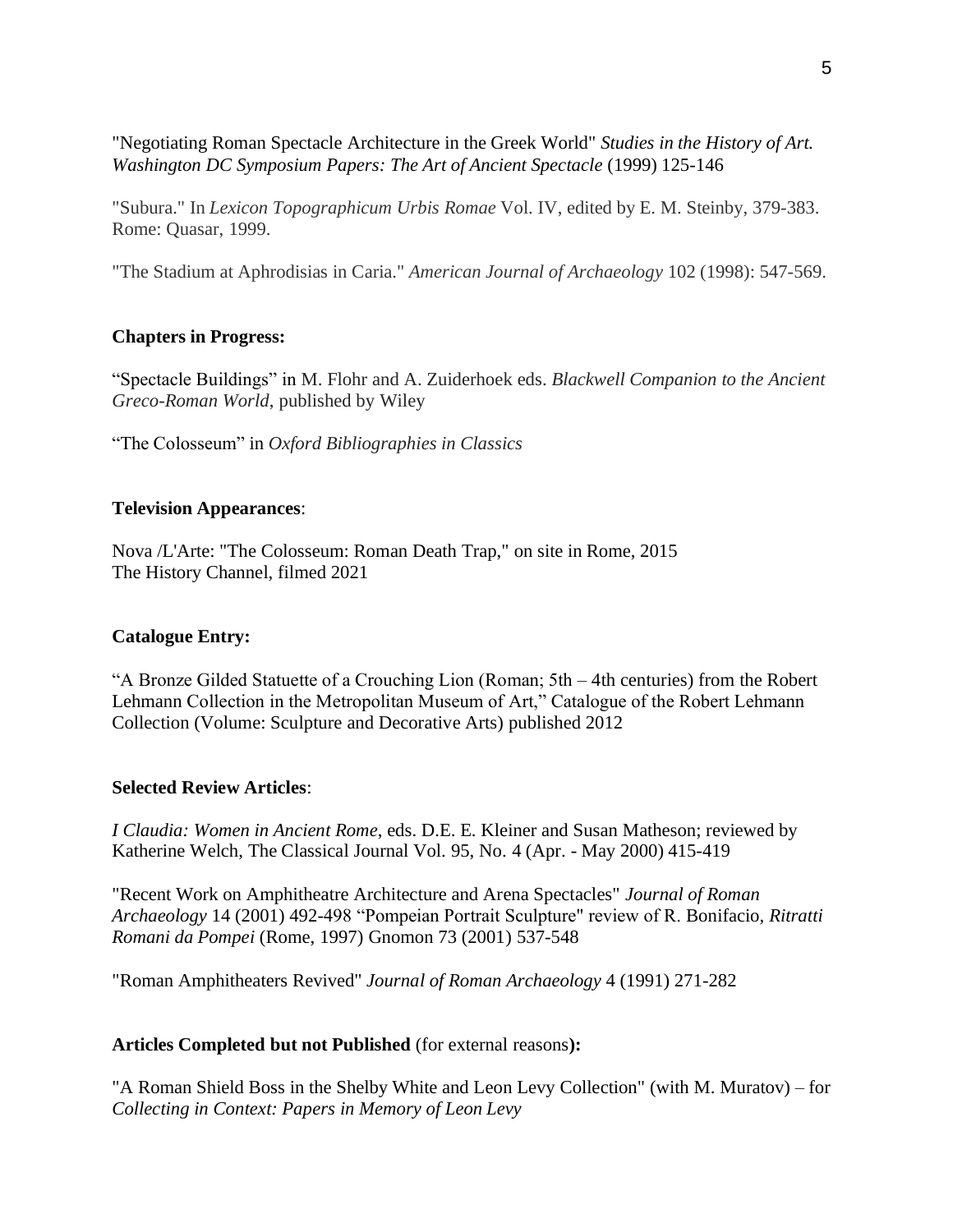### **Lectures Delivered**:

"The Theater and Stadium at Aphrodisias as Augustan Victory Monuments" Zwischen Bruch und Kontinuität—Architektur in Kleinasien im Ubergang nom Hellenismus zur römischen Kaiserzeit international conference at the University of Graz 2017

"The Roman Theater and Stadium at Aphrodisias, Two Monuments of Augustan Imperial Victory" Rutgers University, Art History Department 16 Distinguished Speaker Series 2016

"The Stadium at Aphrodisias," on site (Aphrodisias seminar series) 2017 and 2014

"New Discoveries and Work at Aphrodisias, Turkey" National Arts Club, New York 2016

"Roman Aesthetics of War: Conquest in a Sweeping Range of Art Media" Institute of Fine Arts, NYU 2015

"Between Republic and Empire: The Theater and Stadium at Aphrodisias" National Arts Club, New York 2014

"The Colosseum in Rome, Architecture and Cultural Context" Italian Embassy, Washington DC 2012

"Ancient Roman Aphrodisias: New Work and Finds" University of Pennsylvania, University Museum Lecture Series in Ancient Art and Archaeology 1915

"The Stadium at Aphrodisias" on site, at Aphrodisias, Turkey (Aphrodisias Seminar Series)

"Roman Republican Manubial Temples: Issues of Method and Interpretation" for: Archaeology and the City: A Conference on Ancient Rome, Columbia University Center for The Ancient Mediterranean 2013

also delivered in Department at The Austrian Archaeological Institute, Vienna 2011

"Aphrodisias 2012" (with R.R.R. Smith) New York University, Institute of Fine Arts 2012

"Aphrodisias 2011" (with R.R.R. Smith and Esen Oğuş) New York University, Institute of Fine Arts) 2011

"Aphrodisias 2010" (with R.R.R. Smith and Esen Oğuş) New York University, Institute of Fine Arts) 2010

"Judicial Process and Public Visibility in the Greek Agora, Roman Forum, and in Pagan and Early Christian Basilicas" Tulane University, Department of Classical Studies 2009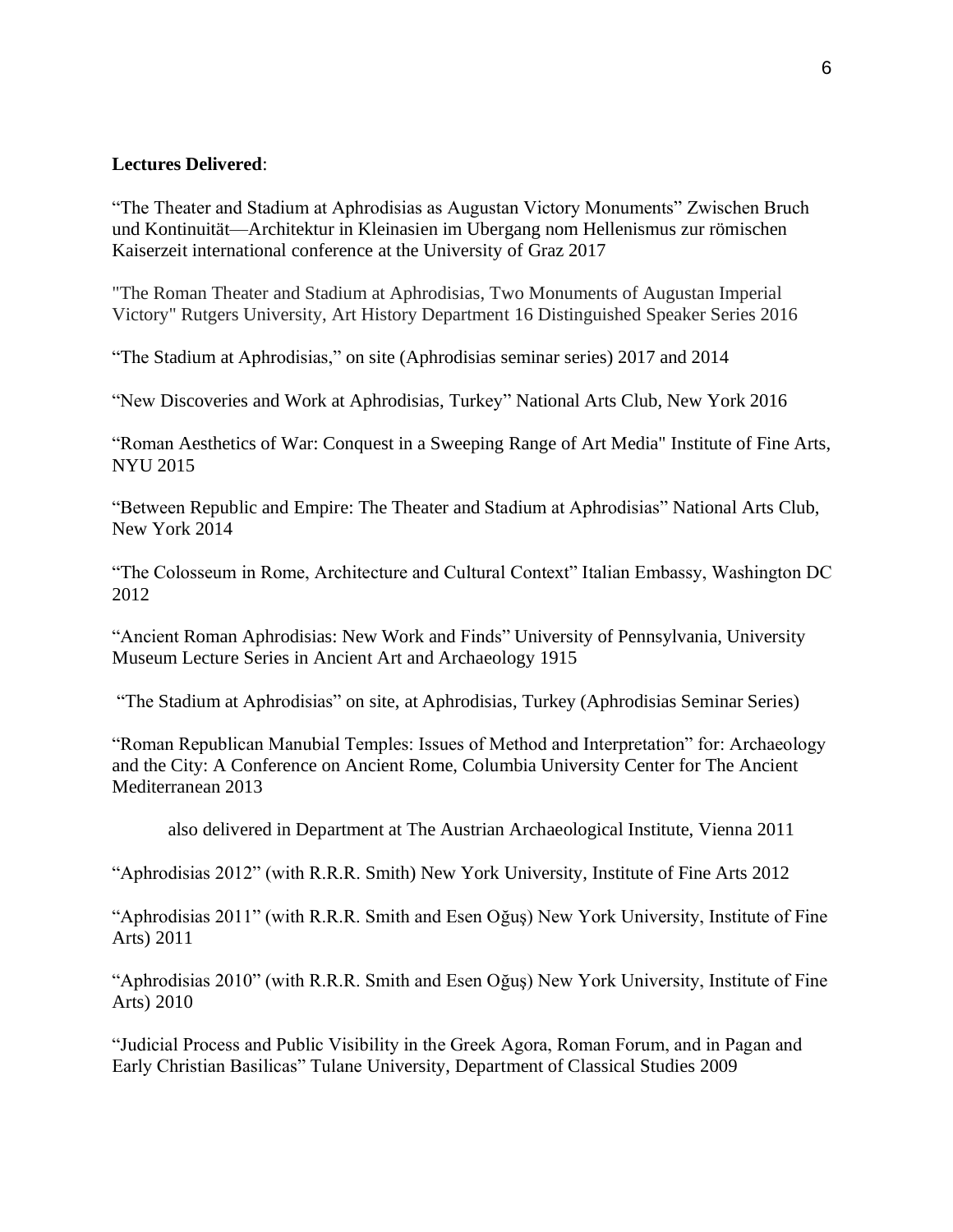"Roman Villa Decoration: Origins and Meaning" Scuola Normale Superiore, Pisa 2008

"Aesthetics of Villa Decoration in Ancient Rome: A Possible Historical Reading" Symposium on Italian Art, Villa La Pietra, Florence, Italy

"The Roman Amphitheatre from its Origins to the Colosseum" The Museum of Fine Arts Houston (with book signing) 2007: "Judicial Process and Public Visibility in the Greek Agora, Roman Forum, and in Pagan and Early Christian Basilicas" Delivered in conference "Spaces of Justice in the Roman World" Columbia University, Center for the Ancient Mediterranean

"Aesthetics of Roman War" The Museum of Art Fine Arts, Houston "Judicial Process, Punishment, and Public Visibility in the Roman Forum and the Basilica" Princeton University, Associations of Ancient Historians 2006

"The early imperial Theater and Stadium at Aphrodisias: A Transformative Period in Greek Architecture in the Roman East" International conference: "The Romans in Asia," Yale University 2005

"Some Architectural Prototypes for the Auditoria of Kom el-Dikka and two Late Antique Comparanda from Aphrodisias in Caria" International Colloquium, Alexandria, Egypt: The Auditoria of Kom El-Dikka in the Cultural and Educational Life of the Late Antique City 2004:

"*Domi Militiaeque*: Roman Domestic Aesthetics" Columbia University, Department of Art and Archaeology Brooklyn College 2003

"A Higher Order of Killing: The Origins, Evolution, and Canonization of the Roman Amphitheater" Dartmouth College, Annual Benefactors' Lecture, Classics Department 2003

"A New View of the Origins of the Roman Basilica: The Atrium Regium, the Graecostasis, and Roman Diplomacy," Associazione Internazionale di Archeologia Classica meeting in Cambridge, MA 2001

"Explaining the Origin of the Roman Basilica: Early Basilicas and Greek Ambassadors" Center for the Ancient Mediterranean, Columbia University (Conference: "Architectural Space in the Greek and Roman Worlds") Villa Vergiliana, Cumae (Cuma), Italy (Conference: "Roman Imperial Ideology") 2003

"Architecture for Popular Spectacle in the Eastern Mediterranean" Antioch Conference, Cleveland Museum of Art 2000

"Roman Spectacle and the Stadium at Aphrodisias" Bowdoin College "Conceptions of Julius Caesar in his Own Time and in the Later History" conference at The Folger Shakespeare Library, Washington DC 1999

"Dialogues between the Flavian Amphitheater (Colosseum) and the Golden House of Nero" Yale University (Columbia, Classical Civilization Seminar)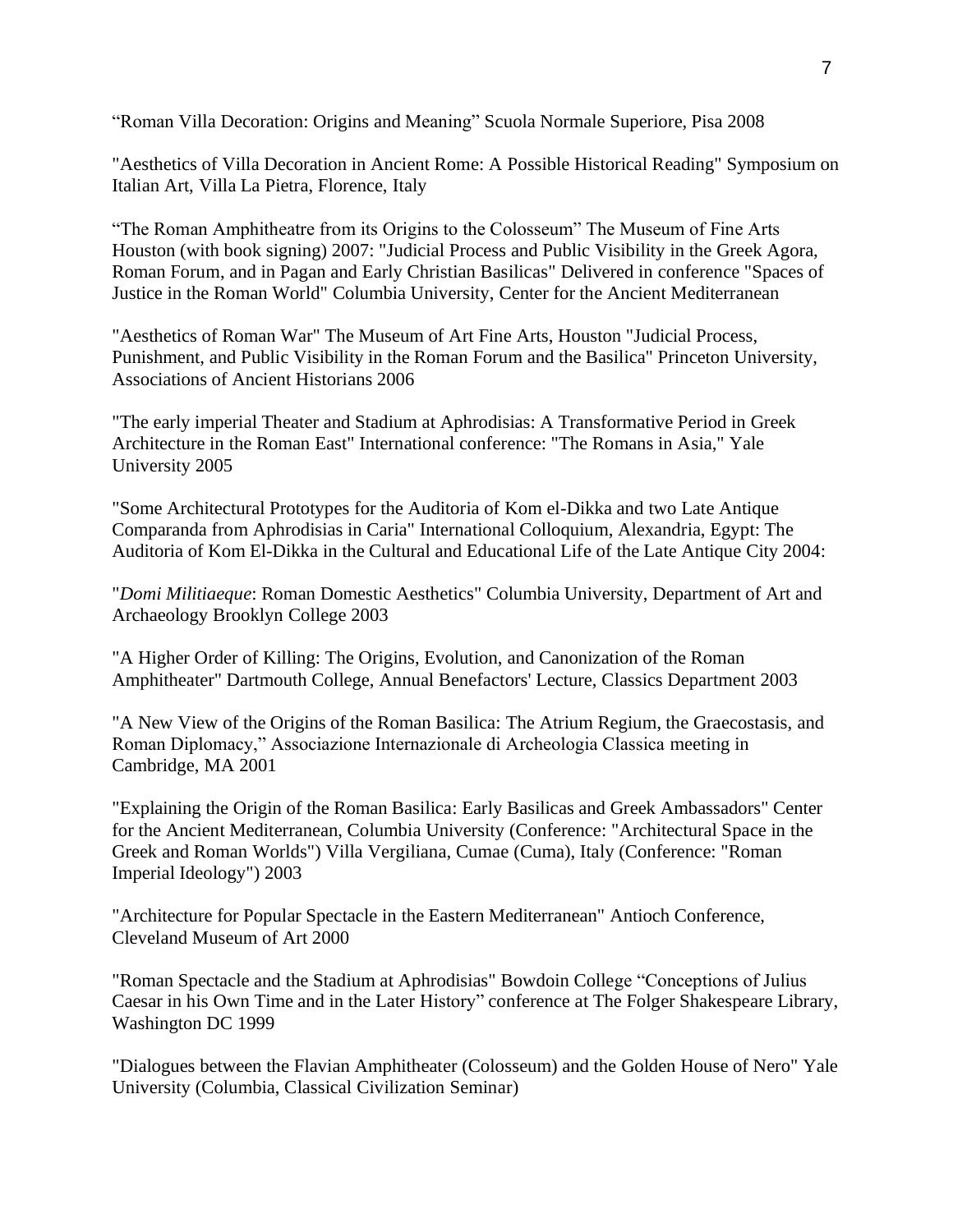"Aphrodisias: The Roman Stadium and Popular Spectacle" Smithsonian Institution, Washington DC

"Dialoghi fra la Domus Aurea di Nerone ed il Colosseo, il primo tipo di ritratto di Nerone e l'immagine di Vespasiano" (in Italian) Société Internationale d'Études Néroniennes, Colloque Neroniana VI, Rome 1998

"Explaining the Origin of the Roman Basilica: Early Basilicas and the Graecostasis" Bowdoin College Archaeological Institute of America annual meeting in Washington DC

"Portrait Style, Architectural Setting, and Social History: Men and Women of Pompeii" University of Oxford, Lincoln College 1997

"Nero/Titus: A Deciding Moment for Roman Imperial Portraiture and Architecture" Delivered at The Institute ofFine Arts

and University College, Dublin 1997 and University of Washington, Seattle and University of Cincinnati and American Academy in Rome and Princeton University

"Recent Research in Aphrodisias in Caria (Turkey)" Trinity College, Dublin 1996

"The Stadium at Aphrodisias" Archaeological Institute of America, annual meeting, New York **City** 

"L'origine del teatro romano antico: l'adattamento della tipologia greca al contesto romano" (in Italian) Centro Internazionale di Studi di Architettura Andrea Palladio, Vicenza, Italy 1995

"Bronze Portraiture from Pompeii" 13th International Bronze Congress, Harvard University 1995

"Issues in the Topography and Urban Development of Ancient Roman 'Working Class 'Neighborhood: the Subura -- the 'Sexual' Topography of Rome?" The University of Oxford, St. John's College 1995

"Negotiating Roman Spectacle Architecture in the Greek World" The University of Cambridge, Newnham College

"The Art of Ancient Spectacle, symposium at the Center for Advanced Study in the Visual Arts Washington DC 1995: "New Thoughts on the Subura: The Evolution of a Roman "Working Class" Neighborhood (the 'Sexuality' of Roman Topography)"

Archaeological Institute of America annual meeting in San Diego, 1994: "The Roman Arena in the Greek East: Athens and Corinth"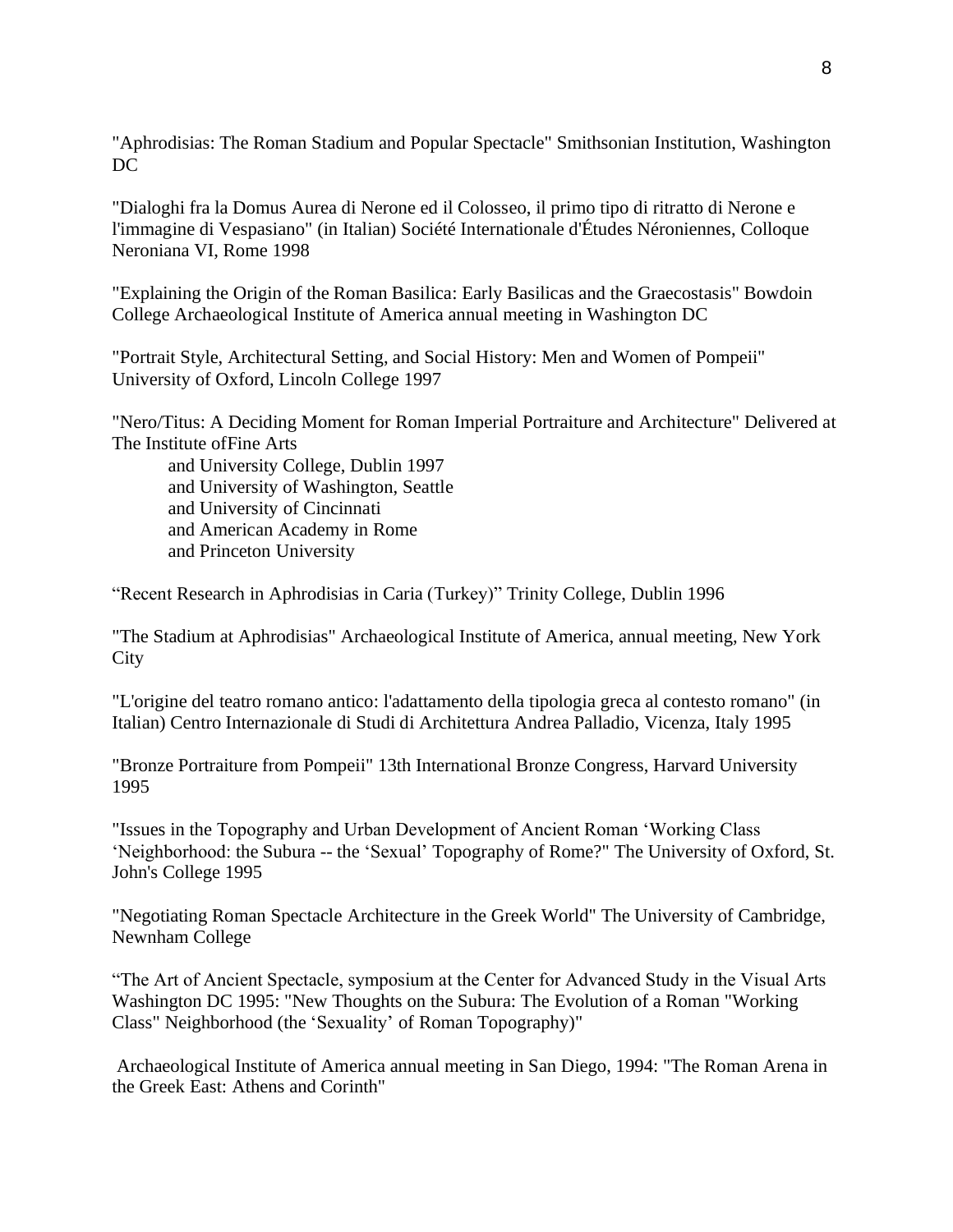Archaeological Institute of America annual meeting in Atlanta, GA 1993: "A Higher Order of Killing: Statilius Taurus and Rome's First Stone Amphitheater"

Archaeological Institute of America annual meeting in Washington DC 1992: "Early Amphitheaters and the Romanization of Campania" Archaeological Institute of America annual meeting in New Orleans (Roman Arena Colloquium)

also delivered at Harvard University, Department of the History of Art and Architecture and the American School of Classical Studies in Athens 1992

"The Roman Arena in Late Republican Italy: A New Interpretation" American Academy in Rome

"'Fabulous' Executions in the Roman Amphitheater" Canadian Academic Centre in Rome

**Sessions Chaired**: "The Arch of Titus: from Jerusalem to Rome and Back," Yeshiva University Museum 2018

"Recent Research at Aphrodisias," Panel at the Archaeological Institute of America annual meeting, Philadelphia 2012

"Iconography of War in Greece and Rome" College Art Association's annual Meeting, New York City 2001: (jointly with Prof. S. Dillon, Duke University): "Representing War in Ancient Rome" College Art Association annual meeting, Chicago (Discussant T. Hölscher, University of Heidelberg) 1998

"Pompeii and Herculaneum: New Work" Archaeological Institute of America annual meeting, Chicago 1998

# **Professional Memberships and Service to the Field**:

Member of Fellowships Committee, Archaeological Institute of America, starting 2019 (three year term; renewable)

Editorial Board, *American Journal of Archaeology*, 2007 and ongoing until the present

Juror, American Academy in Rome, Rome Prize (2008-2009; Nominator for Rome Prize 2019 and on multiple other occasions)

Review Panel, Samuel H. Kress Foundation (2009)

Advisory Council, American Academy in Rome (ongoing)

Managing Committee, American School of Classical Studies in Athens (ongoing)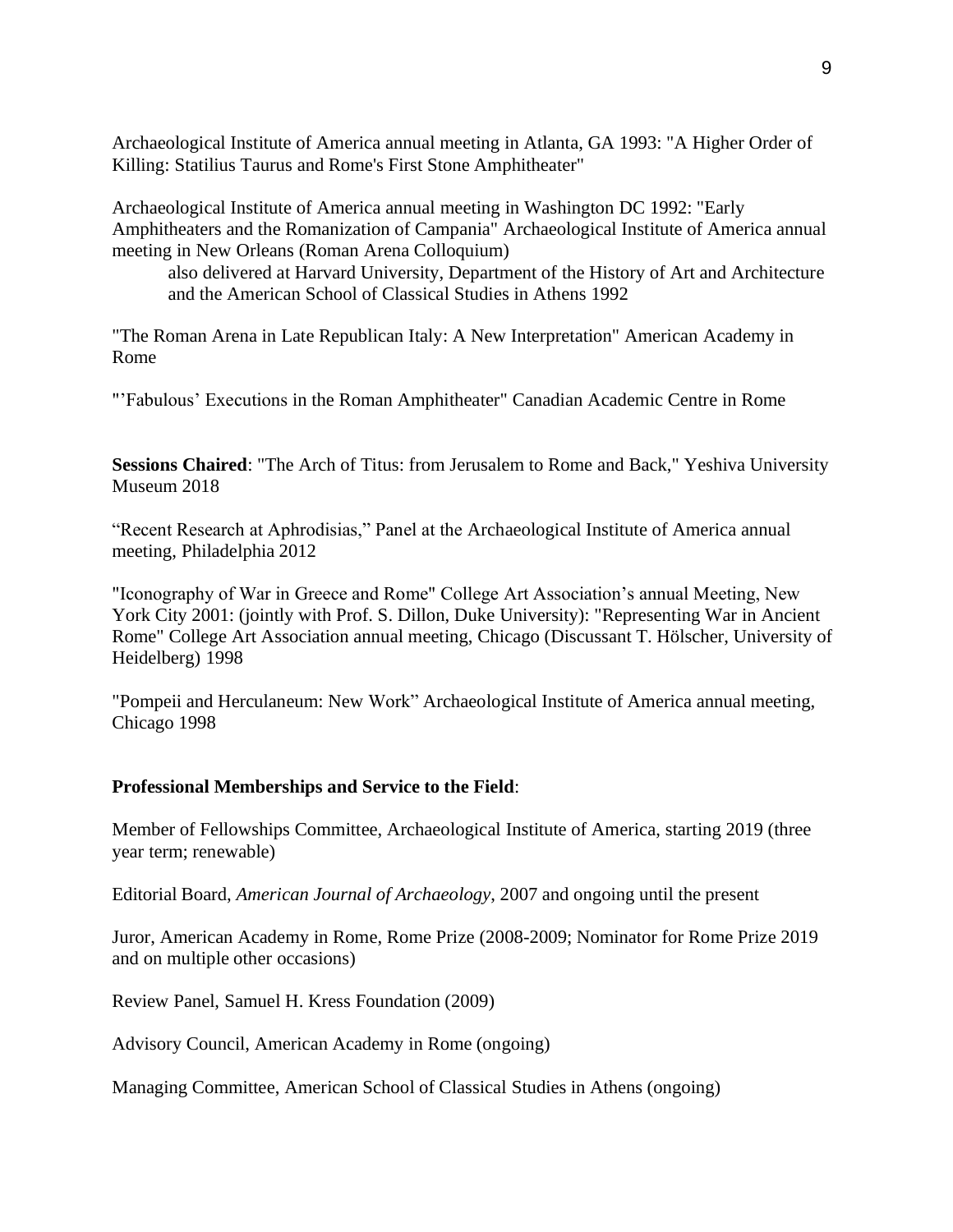#### Archaeological Institute of America (member)

College Art Association (member)

Society of Fellows, American Academy in Rome (member)

### **Selected Committees, New York University, overall:**

Committee on Academic Standards, 2019 and ongoing

Committee on Committees and Rules, 2017-2018

Women's' Faculty Caucus Steering Committee

### **Committees, Institute of Fine Arts , NYU:**

IFA Search Committees for Directors (two times)

Futures and Fundraising Committee (multiple)

Financial Aid Committee (multiple)

Admissions Committees (multiple)

Committee for Student Professional Development, Chair

IFA Library Committee

Faculty Search Committees (multiple)

**Aphrodisias, Turkey**: (New York University's ancient Roman archaeological site): Deputy Director, ongoing; student preparation and supervision; both in New York and on site, bureaucratic running of the Aphrodisias Office at NYU, in conjunction with Project Director, R.R.R. Smith and with the senior staff on site: decisions about digging and maintenance of the site; dealings with the Turkish Consulate in NYC

#### **Teaching: Some Select Sample Courses:**

#### **Seminars, Lectures, and Colloquia:**

Vesuvius Erupts! Pompeii and the Cities of Vesuvius

Decoding and Unravelling Ancient Roman Building Types

Ancient Roman Spain